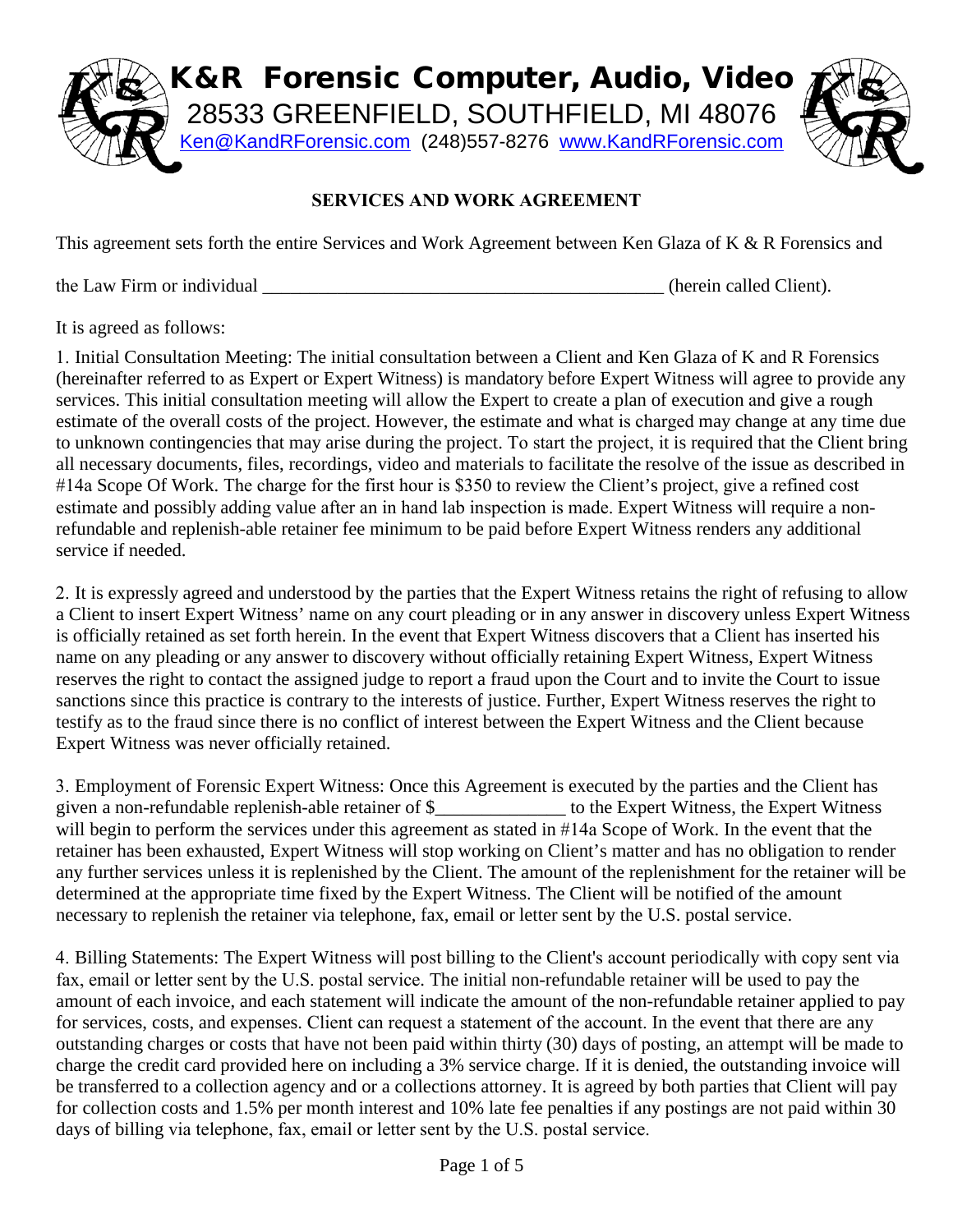

5. Services Fees and Payment Terms:

a. In-House Services done at 28533 Greenfield, Southfield, MI 48076: The minimum charge is \$350 per incident for the first hour and \$225 for each consecutive additional hour or any portion thereof. Billing for these services will be in full hour increments. An additional

\$50.00 per hour will be assessed if the services require attendance or the use of Internet streaming video of lab and work areas during the project. If there is a need for telephone hook-up, the hourly rate will be increased by \$50.00 per hour including any telephone charges.

b. Deposition or Court Appearances: At the scheduled time of any deposition or court appearance(s), Client's account must be current and Client must have a minimum of \$350 in account to secure Expert Witness' attendance for the first hour. If any portion of any subsequent hour is used, the rate is \$350 per hour and will be billed in full hour increments. In the event that Client does not comply with the above referenced requirements to secure Expert Witness' attendance and the Expert Witness receives a subpoena ordering him to attend, then Client will be charged \$350 per hour from portal to portal including travel expenses. In addition, Expert Witness has the right to advise the Court or the attorneys of the Client's delinquency. All travel fees in #6 are in addition. c. Local Consulting, Courtroom & Deposition Preparation: These services include but are not limited to the following: meetings, discussions, telephone conversations, research, consultations, or preparation for upcoming depositions or court appearances. The minimum charge for these services is \$350 per incident for the first hour and \$225 for each consecutive additional hour or any portion thereof.

d. On Location site services other than In House services: The minimum charge is \$350 per incident for the first hour and \$225 for each consecutive additional hour or any portion thereof. Time starts at arrival and stops at departure. Billing for these services will be in full hour increments.

6. Payment of Travel Costs and Other Costs. In addition to paying fees for the above referenced services, the Client is responsible for the costs of:

a. Traveling Time: Most often related to depositions, court appearances, and possibly site services is \$3 per mile driven. Client agrees to pay Expert Witness \$50 per hour for travel limited to one 8 (eight) hour day from 28533 Greenfield, Southfield, MI 48076 to a location and will be billed in full hour increments up to 8 hours per day. Traveling expenses include but is not limited to the following: cab fare, air fare, parking, hotel expenses, food, etc, etc… These traveling expenses will be due and immediately paid when Client is billed.

b. Courtroom Audio Video Presentation Services: these services will be rendered by Expert Witness on an "asneeded" basis and are considered a separate service of K&R Digital Media that is not part of this Agreement. c. Airline Flights taken by Expert Witness shall be direct, non-stop, business or first class pre-arranged and prepaid.

d. Included with Airline Flights in part "c" above, hotel accommodations will be pre-arranged and pre-paid.

7. Duties of Client. The Client's duties specifically include, but are not limited to:

a. Abiding by the applicable rules of professional conduct for attorneys and business.

b. Making all payments as specified.

c. Providing Expert with copies of or access to all non-privileged, arguably relevant documents, evidence and other materials in the underlying case and or legal matter involving #14a Scope Of Work.

d. Notifying Expert Witness of all parties and attorneys involved so that Expert can check for conflicts of interest.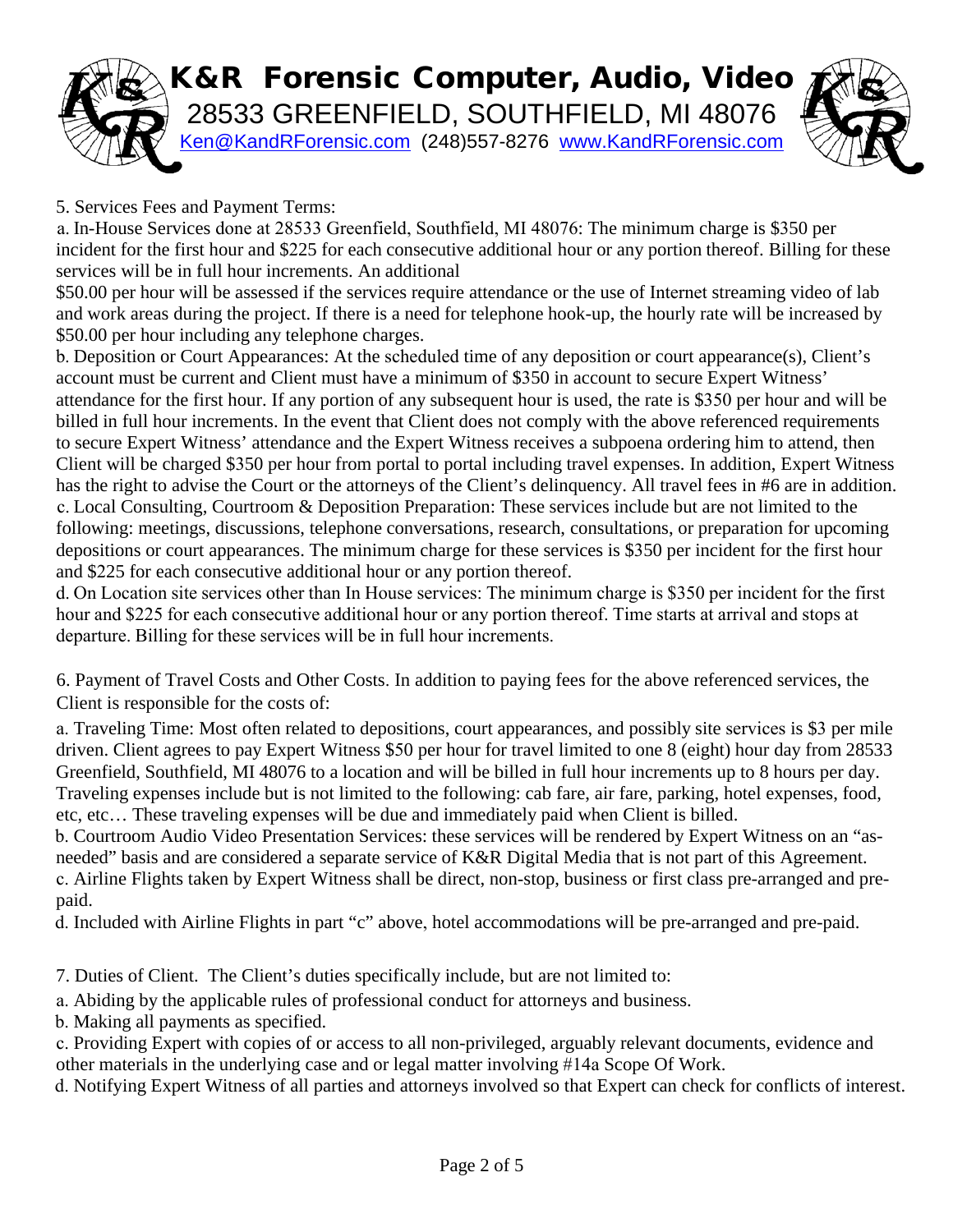## K&R Forensic Computer, Audio, Video 28533 GREENFIELD, SOUTHFIELD, MI 48076 [Ken@KandRForensic.com](mailto:Ken@KandRForensic.com) (248)557-8276 [www.KandRForensic.com](http://www.kandrforensic.com/)

e. Where circumstances reasonably allow, providing Expert Witness with prompt notice of any Daubert motions, Frye motions, motions in limine, or other pre-trial motions made by other parties or persons to restrict, exclude or in any way limit Expert's testimony, or completion of #14a Scope of Work, or Expert's participation in the underlying case and or legal matter.

f. Obtaining Expert's advance approval (for accuracy) of the relevant portions of any and all answers to interrogatories, motions, Expert designations or other documents which summarize Expert's qualifications, methodology, opinion(s) and/or anticipated testimony.

- g. Being available as reasonably requested to meet with Expert prior to anticipated testimony.
- h. Promptly notifying Expert of when and where Expert may be requested to appear to testify.
- i. Promptly notifying Expert of any issues related to this matter to which Client is or becomes aware of.
- j. Promptly notifying Expert of the settlement or final adjudication of the underlying legal matter.

8. The Expert's duties are:

a. To truthfully represent Expert's credentials.

b. To formulate with honesty and due care and truthfully express Expert's opinion(s) in those areas (and only those areas) where Expert feels qualified to render an opinion and where Client has requested an opinion. Client agrees that Expert's opinion(s) are not preordained, might be contrary to Client's position, and are subject to modification as a result of new or additional information.

c. To cease work on the underlying matter and promptly inform Client whenever Expert has accrued unpaid fees and expenses. In this event, Expert shall not perform further work on the underlying legal matter.

d. Expert is under no duty to provide and express opinions if Expert is given time deadlines or cost-based or other restrictions by Client that would not reasonably allow Expert to in good faith formulate and express his opinions with reasonable care.

e. Subject to paragraph "d", to prepare a written report if Client requests one.

f. Subject to paragraph "d", and to circumstances beyond the Expert's control, to meet all reasonable deadlines requested by Client.

g. To retain and preserve (during this engagement) all evidence provided to Expert from the underlying matter unless Client gives written permission for destructive testing or the like.

h. To be available on reasonable notice to testify. Weekends, legal US holidays and celebrated dates excluded.

i. To be available on reasonable notice to consult with Client. Expert's cellular number is 248-990-4978

j. To work exclusively with Client in the underlying matter unless the parties mutually agree in writing otherwise.

k. Upon receipt from Client of the list of attorneys and parties specified in paragraph 7.d., to within 30 days check for conflicts of interest with due care and within the same 30 day period to notify Client of any conflicts of interest discovered that preclude Expert's further involvement in the underlying legal matter.

9. Cancellation Policy: Client must provide notice to Expert Witness of cancellation, postponement or rescheduling for any service within 3 (three) business days prior to time of the event that services were to be rendered by Expert Witness. Any expenses up to the notice of cancellation are due and billable. In the event Expert's scheduled services or testimony is cancelled or rescheduled within 1 (one) or 2 (two) business days' notice, Expert may retain and bill a cancellation fee of 50% the amount as dictated in paragraph 5.

10. No Estimate of Total Bill: Client understands that the ultimate amount of services, fees and costs is a factor of nature and of complexity of the litigation and or forensic sciences. It is very difficult to determine in advance how much time will be expended in delivering Expert Witness forensic services or the services more fully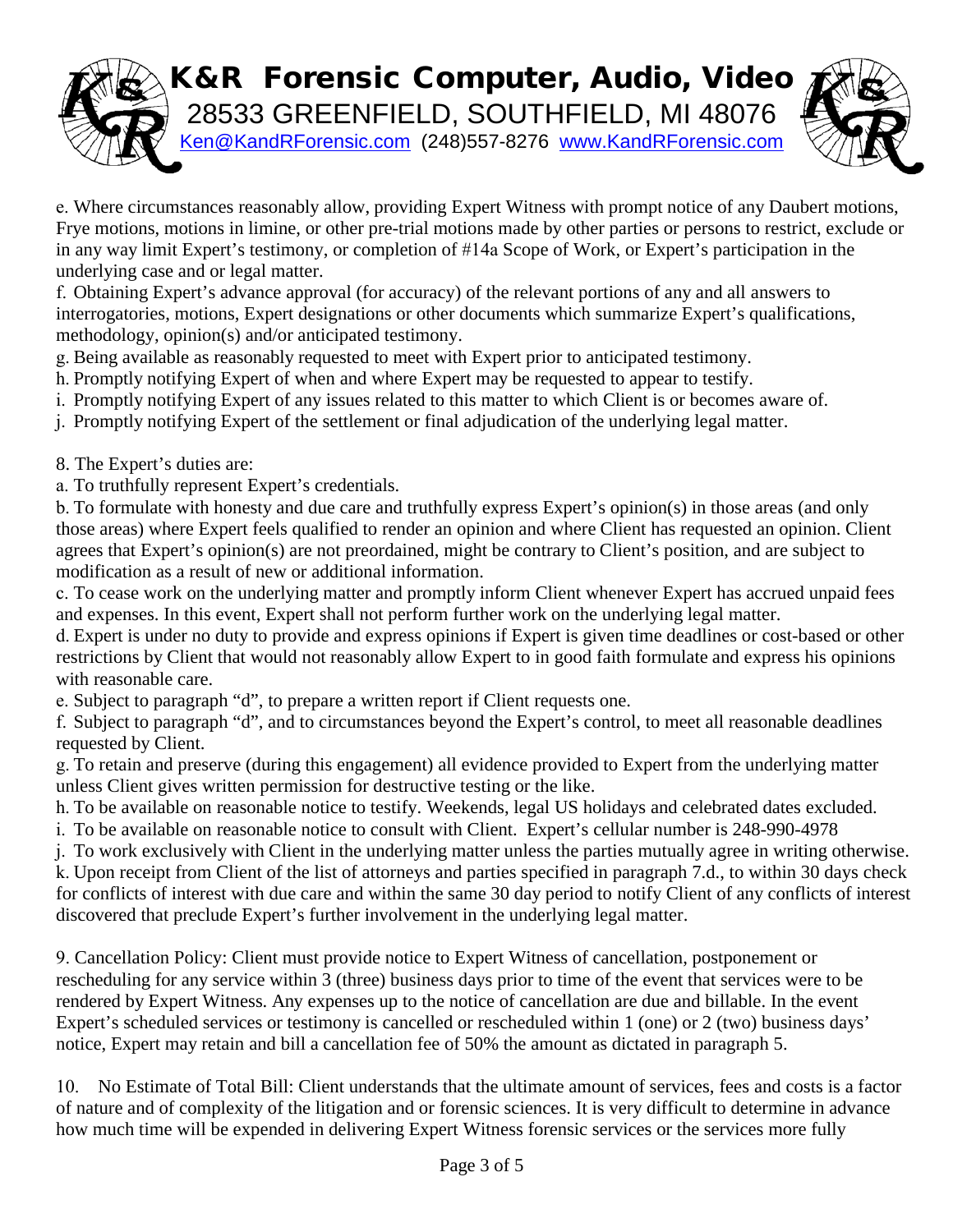

described in paragraphs five (5) and six (6) and is not limited to forensic services in connection with litigation. However, if asked, Expert Witness will use his best efforts to deliver an estimate that will reflect the amount of services and costs as to his work.

11. Payment by a Third Party: Any payments received by a third party, whether by a court order or voluntarily, will be credited to Client's account, but an order of the court directing a third party to pay does not reduce Client's liability on the account until after payment is made. This agreement is between the Expert Witness and the Client. It is Client's obligation to pay all fees and costs associated with Expert Witness' services.

12. No Guarantee: Expert Witness has not made and will not make any promises or guarantees concerning the potential outcome of the case or litigation or the results of the forensic services performed.

13. Expert's Right of Withdrawal from case. Expert shall have the absolute right to withdraw, without any liability, from the case if Client violates any of the duties specified in paragraph 7 above or if Expert discovers a conflict of interest which precludes Expert's further involvement in the underlying legal matter.

| 14. a Scope Of Work: Case#                     | in County/State |  |
|------------------------------------------------|-----------------|--|
| Client is requesting (attach sheet if needed): |                 |  |

14. b If 14. a is not specified, K&R will suggest a procedure to follow after it has evaluated information and data provided.

15. Entire Agreement: This Agreement constitutes the full understanding of the parties. There are no other prior written or oral agreements between the parties concerning the subject matter of this Agreement, and any prior Agreements are merged in and superseded by this Agreement. Each party agrees that it may not assign its interest, rights or duties under this Contract to any other person or entity without the other party's prior approval.(Expert is under no duty to work for successor law firms on the underlying legal matter.) The performance of this contract by either party is subject to acts of God, death, disability, acts of terror, government authority, disaster or other emergencies, any of which make it illegal or impossible to carry out the agreement. It is provided that this contract may be terminated for any one or more of such reasons by written notice from one party to the other without liability. If either party agrees to waive its right to enforce any term of this contract, it does not waive its right to enforce any other terms of this contract. This written contract represents the entire understanding between the Expert and Client. The individual signing this contract on behalf of Client represents and warrants that he/she is duly authorized to bind Client.

16. Modification: This agreement may only be modified in writing and signed by both parties to this agreement.